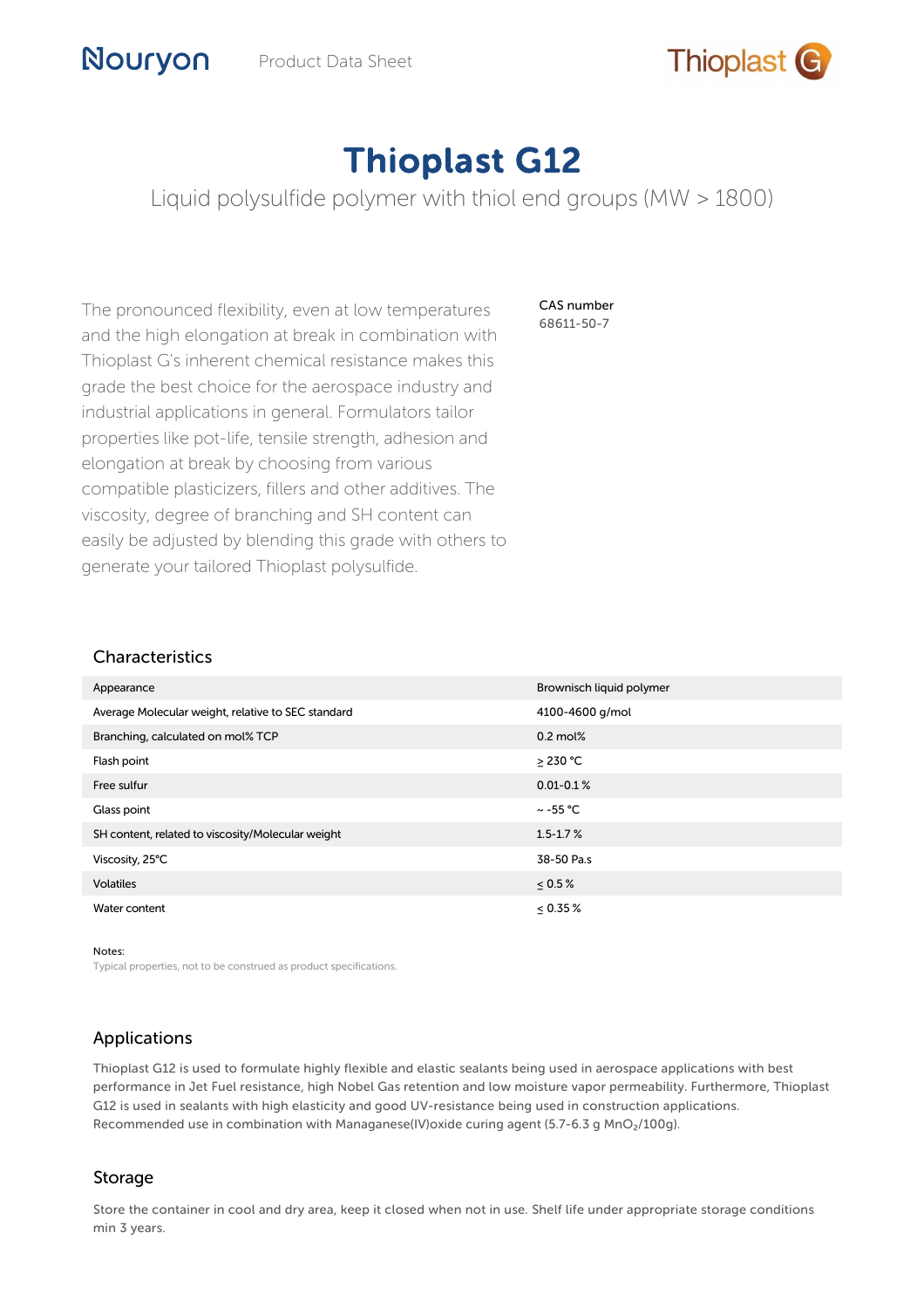## Packaging and transport

Thioplast G12 is available in 200 Liter drums, 1000 Liter IBC and 20m<sup>3</sup> ISO Bulk.

## Safety and handling

Full information on the safe handling is available in the Material Safety Data Sheet (MSDS). Further details are available upon request.